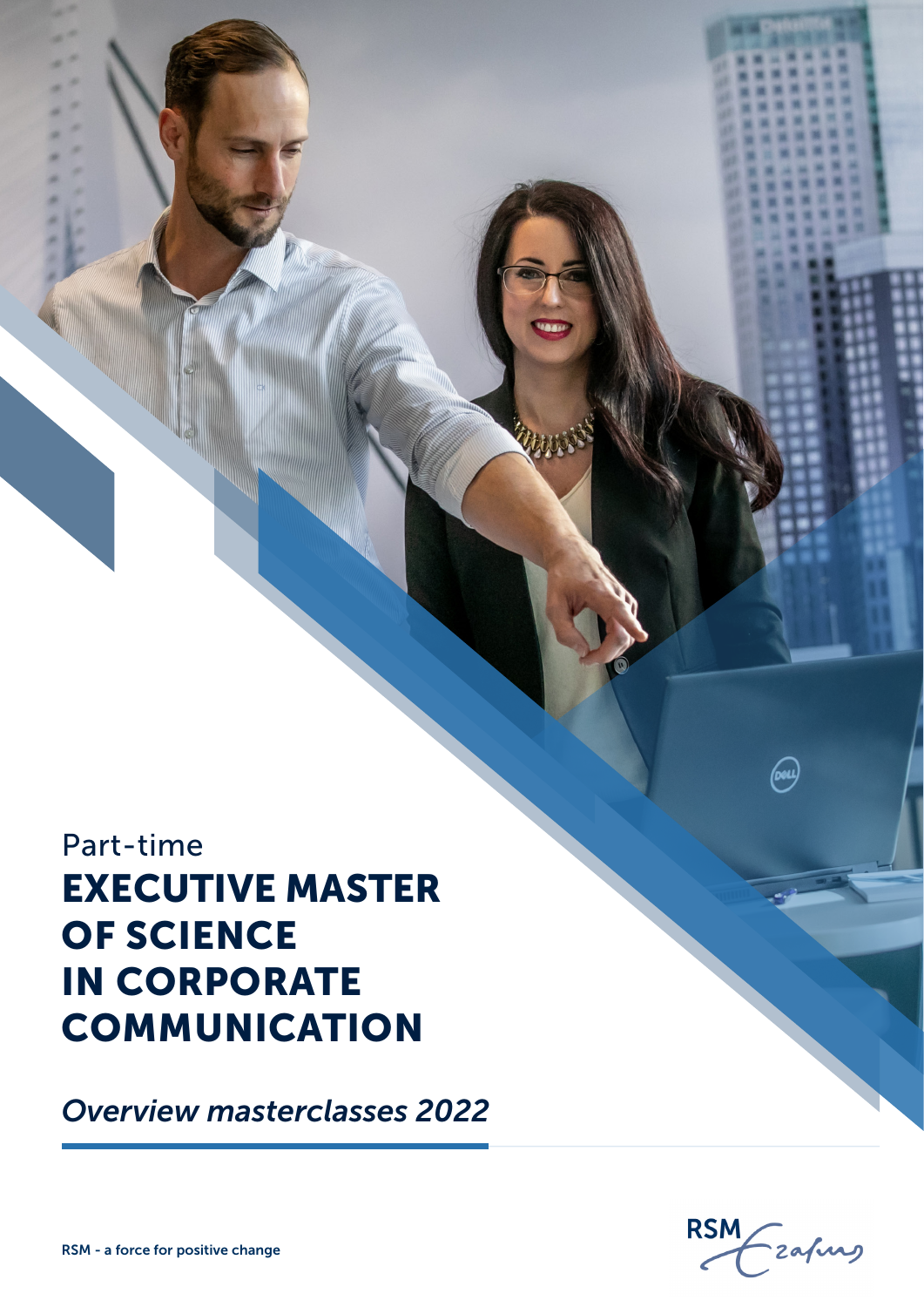#### *Online programme*

#### Winter Foundation Course in Corporate Communication

24 – 26, 31 January and 1 February 2022

The three-day course on Strategic Communication, with the key focus on how to identify strategic threats and contributions to organisations that can be managed by corporate communications.

Explore how practitioners can position themselves as strategic actors and facilitators within their organisations or

for clients through lectures, workshops and contributions by business practitioners. And how to identify and meet expectations of top management, other departments and business units, with positioning approaches (rating from impression management, relationships, quick win projects etc.), and with appropriate roles models.

## Leadership and Communication *Hybrid programme*

8 – 10 March 2022

This three-day masterclass will strengthen your strategic and leadership skills, expand your general business knowledge, and enhance your professional competence on three levels of business; personal, organisational and global. You will add to your knowledge of managing corporate communication across functions in a multinational environment. This masterclass will help you

develop valuable general management perspectives for communications.

Learn from high-quality case studies, engage in absorbing and convincing role-play, and find new insights from a world-renowned academic in corporate communication, Professor Paul Argenti.

## Co-creation and Stakeholder Engagement *Hybrid programme*

21 – 23 March 2022

Corporate communications have traditionally been associated with conveying the organisation's messages to its diverse stakeholders. However, in such a hyperconnected environment – in which customers and many stakeholders are gaining increasing power – firms need to be able to find new ways to listen to all stakeholders, and to involve them in the strategic decision-making processes.

In this three-day masterclass, you will learn how organisations can use co-creation to strengthen relationships with stakeholder groups. You will get new insights for using co-creation in innovation, then you and your fellow participants will discuss how cocreation strategies can also be applied to corporate communications

# Finance for Communication Professionals *Hybrid programme*

20, 21 and 25 April 2022

Corporate communication professionals are regularly challenged to communicate about controversial financial topics which can evoke anger, confusion or fear among stakeholder groups. Having a good understanding about the context in which these financial topics develop, will help you to be part of the business.

This three-day masterclass will make you a 'financial literate'. This masterclass will cover the fundamentals of financial reporting, clarify the core components of financial statements, and address the importance of financial value concepts. After the course, you will be able to add value by integrating corporate communications with stakeholders in finance departments and industries.

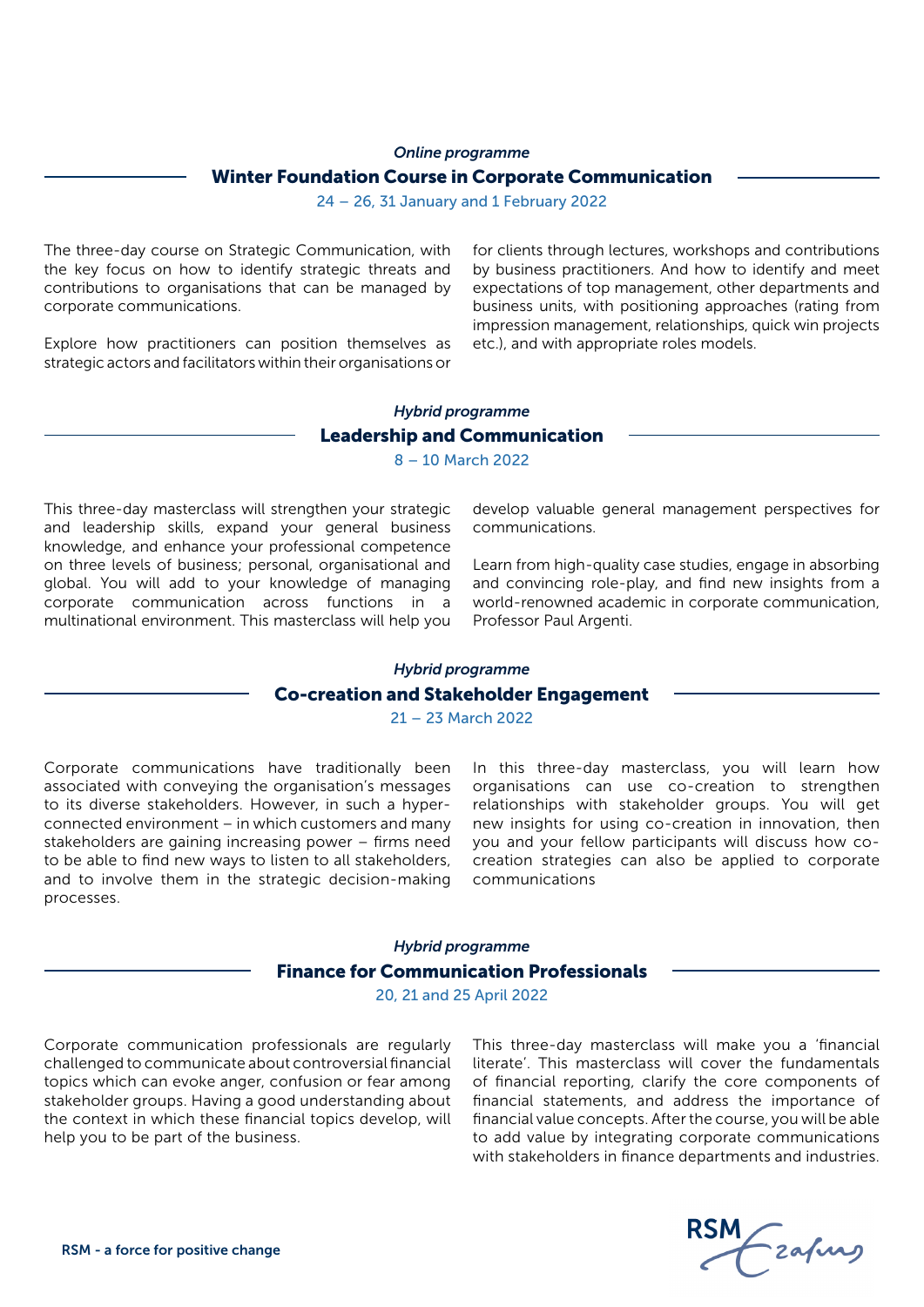# Navigating the New Media Landscape *Hybrid programme*

17 – 19 May 2022

The power of new media is unprecedented. Investigative journalism and mainstream media are growing more aggressive. Firms have a multitude of channels to communicate directly with stakeholders. So how can you deal with these new vectors of influence, analyse their roots and effects with the help of investigative tools, and refine appropriate strategies?

Learn to identify strategies appropriate to mainstream media, stakeholder-driven media, social media and fake news in this three-day masterclass. And become familiar with the possibilities and limits of current best practices, and explore tools and principles to guide engagement per media type. During the course you start to design your own strategic media proposals with guidance and coaching.

### Summer Foundation Course in Corporate Communication *Only on location*

20 – 23 June 2022

In this four-day Executive Summer Foundation Course in Corporate Communication, you will focus on the latest academic developments, strategic frameworks and proven methodologies for corporate communication and reputation management. The key themes of corporate communication will be discussed by well-known academia and experienced business practitioners.

International leaders will complement the lectures with valuable real-world perspectives about how to manage corporate communication issues. Learn how to increase your impact and move your organisation's mission forward, and expand your corporate communication network.

### Corporate Responsibility *Hybrid programme* 27 – 29 June 2022

Corporations are increasingly held accountable for their effect on both the environment and society. This course focuses on the corporation's responsibility to its key constituencies such as customers, employees, shareholders, communities, and the environment in

all parts of their operations. This concept extends beyond obligations to comply with regulations alone and finds companies taking further steps voluntarily to "do well by doing good".

Through cases focusing on the social, reputational, and environmental consequences of corporate activities, you will learn how to make difficult choices, promote responsible behavior within their organizations, communicate effectively about corporate responsibility, and understand the role personal values play in developing responsible corporate behavior for both the organizations they will work for and themselves.

## Organisational Change *Hybrid programme* 27 – 29 September 2022

A three-day masterclass about organisational change to examine theories of change and development applied to organisations, groups and individuals, and to explore how theoretical perspectives of change are reflected in the range of approaches applied to the diagnosis and solving of problems in organisations.

We will pay particular attention to critical issues that need to be considered when developing and implementing a plan for change; organisational politics, stakeholder management, strategic leadership, communication, motivating others to change, and the choice and sequencing of interventions.